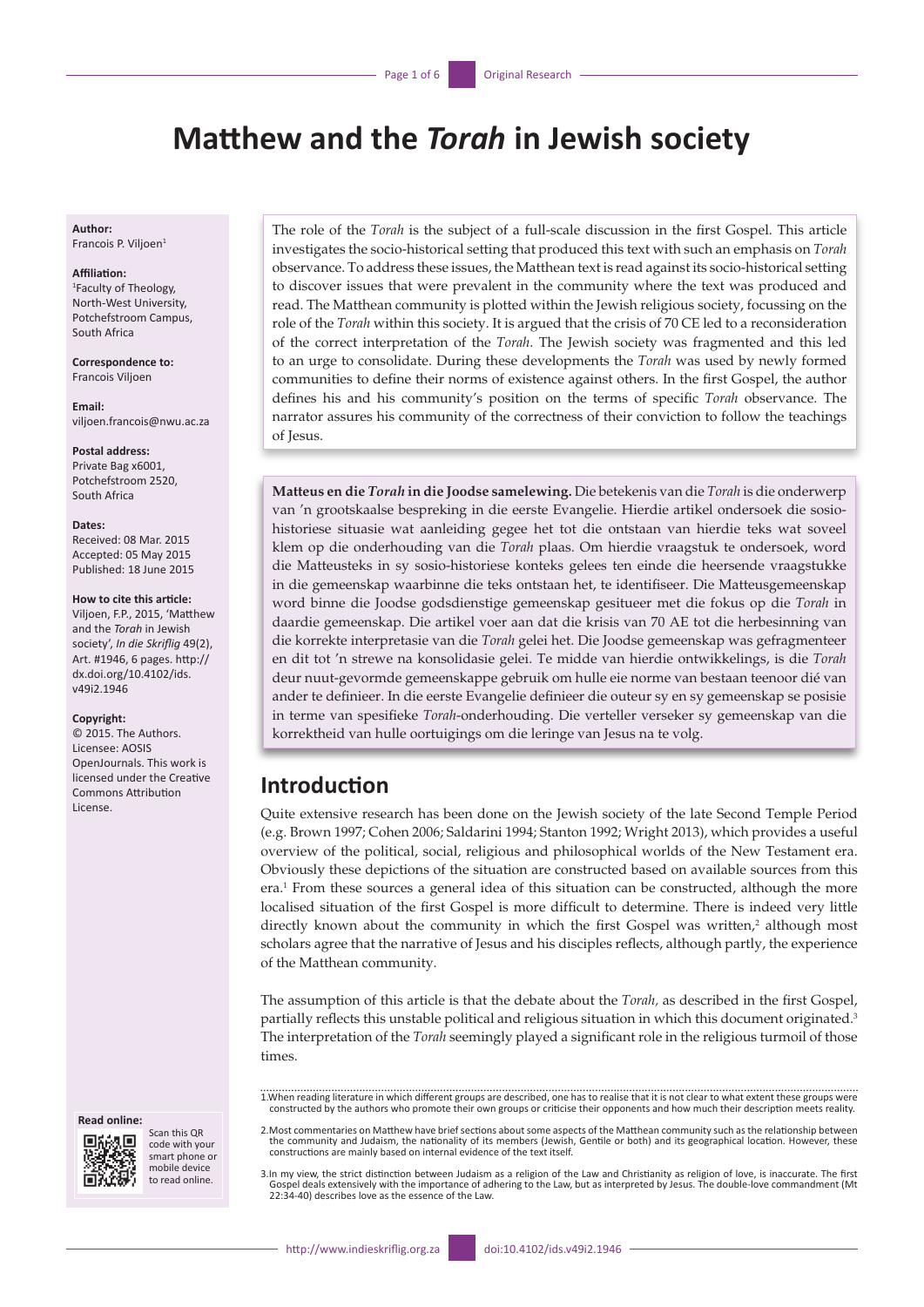In this article broad outlines of the probable religious situation in which the first Gospel originated and what role the *Torah* played in it is postulated. When considering the setting or community involved in the Gospel, one should do this with great caution. The implied audience may not fully overlap with its historical audience. The internal evidence also does not tell us whether we are dealing with the views of the author or that of the addressees or both. Although it is usually assumed, we also are not sure whether the author lived amongst the addressees.

## **The** *Torah* **as feature of division**

It seems that the newly formed groups used the *Torah* to justify their parting from other groups and to define their norms of existence. Their rivalry very much centred on the correct interpretation of the *Torah.* My construction is that the *Torah* became a feature of division between different groups and that it was used as boundary marker.

In reaction to the Jewish revolt, Rome destroyed Jerusalem, the temple and the temple service in 70 CE. This left the Jewish community bewildered. The Jews struggled to come to terms with their loss, and probably entertained the question of whether this destruction was the punishment of God for their sins. If the destruction was God's punishment for sin, they had to consider how to know God's will with certainty to avert similar disasters in future. This resulted in many significant reformulations of important theological ideas and religious practices. Various Jewish groups debated questions about the meaning and practice of the *Torah* and about the authority to interpret it (Carter 2000:140; Cohen 2006:123; Foster 2004:2; Saldarini 1994:5). The temple-based worship was replaced by small localised groupings with a mutual emphasis on *Torah* conservation and interpretation (Neusner 1979:42; Van Aarde 2011:46). The Law emerged as a central symbol in Jewish religion. Overman (1990) writes:

The law now emerged as the central symbol for post-70 Judaism. Who was recognized as the authoritative interpreters had a great deal to do with who emerged as the accepted and established movement. (p. 69)

The group that would be recognised as the most authoritative and accurate interpreters of the Law, would become the dominant force. Josephus (*Jewish Wars*, 1.5.1; 2.8.14) described the Pharisees as the most accurate interpreters of the Law.

The importance of the Law was obviously nothing new. Since the time of the Deuteronomistic historian there had been a continuous urge to a more exact observance of the Law (Foster 2004:49). Yet, in the fragmented Jewish society of the 1st century CE, this observance became more intense. Competing groups who each regarded themselves as the righteous few used the Law to legitimate their own position against their adversaries.

The Essenes believed they understood the Law correctly and that others in Israel, especially in the temple, failed to understand it. According to 1QS9, God has 'concealed the teaching of the Law from the men of falsehood, but shall impart true knowledge and righteous judgement to those who chose the Way'. The true meaning of the Law was explicated by the Teacher of Righteousness. With his interpretation of the Law, the Essene community validated their own beliefs and practices and denounced those of other groups, specifically of the Jerusalem leaders.

Other Jewish documents from the late Second Temple Period until the 1st century CE reveal similar sentiments. Like the Essenes, 1 Enoch claims that the enemies of its community do not follow the Law correctly and lead people astray with false versions of the Scripture (1 En 99:12), whilst its own community understood their mysteries and made them available for the chosen community (1 En 92:1; 93:1). The Psalms of Solomon also attacks the Jewish leaders as people who violated and corrupted the Law (Ps Sol 4:1, 8, 22), whilst its own community is regarded as the faithful people who remain true to God's Law (Ps Sol 14:10). In 2 Baruch, Baruch himself emerges as God's agent who truly instructs the righteous community (2 Bar 38:1–4). Baruch is paralleled with Moses, as Baruch left his people and ascended Mount Zion to receive God's instructions. Like Moses, Baruch is portrayed as God's lawgiver. In 4 Ezra 14, Ezra appears as Moses redivivus: 'I revealed myself in the bush, and spoke to Moses, … So too I now give this order to you' (v. 3–7).

Because of how important the *Torah* was to the people of God, the interpretation of it became a feature of the division in Judaism. The different groups studied the Law in minute detail. They identified 613 commandments in the *Torah* (248 positive and 365 negative) (Morris 1992:107; Neusner 2006:77). It was their desire to meet the specific obligations of these commandments, which resulted in competitive disputes as to what they meant in practice. With a legalistic turn of mind, each group claimed to be living according to the principles of the *Torah*. Obviously, this implied that other groups were not doing so:

In such polemic the need for a group to find in the *Torah* its own self-affirmation had the inevitable corollary of making the *Torah* an instrument by means of which one group condemned another. (Dunn 2003:292)

In many cases a study of what a group rejects, reveals what the group is in itself.

In Pharisaic Judaism the *Torah* was not limited to the written version. Pharisaic Judaism entertained the concept of a dual *Torah*, which refers to the written and oral law (Neusner 1994:5–7; 2007:111; Schiffman 2012:424). The Pharisaic dual *Torah* implies an oral supplement to the written *Torah,* which provides guidelines on how to apply the written *Torah* in daily life. This approach earned them the title and identity of 'Judaism of the dual *Torah*'. The oral law was preserved through the oral tradition and the rabbis. According to the Babylonian Talmud,<sup>4</sup> a rabbi was considered the equivalent

<sup>4.</sup>Although the Babylonean Talmud was only formalised in written form in late antiquity (3rd to 5th century CE) (Cohen 2006:5), it probably reflects the sentiments of earlier rabinnic sages.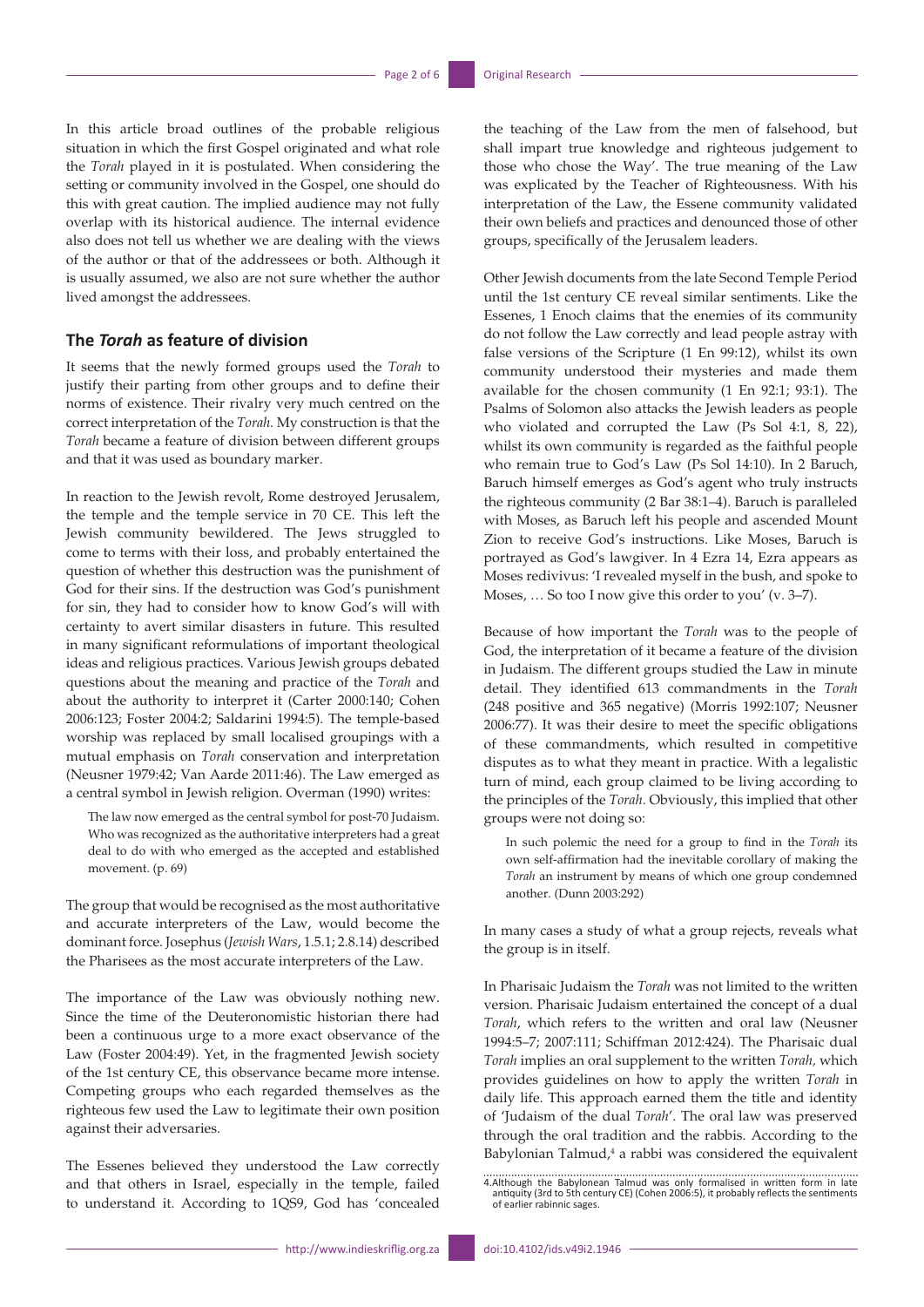of a scroll of the *Torah* (Neusner 1994:6). This Talmud states: 'He who sees a disciple of a sage who has died is as if he sees a scroll of the *Torah* that has burned' (Y. Moed Qatan 3:7.X), and 'An elder who forgot his learning because of some accident which happened to him – they treat him with the sanctity owed to an ark [*of the Torah*]' (Y. Moed Qatan 3:1. XI). The Essene community, however, distinguished between the 'revealed law' (the written *Torah*) and the 'hidden law' derived from their own exegesis of the written law and only known by their community. Both of these groups believed that this second *Torah* was divinely inspired (Schiffman 2012:424).

The social location of Matthew is linked to the evangelist's view of the Law. Barth (1963) remarks:

Matthew does not share the understanding of the law in the Rabbinate but rather opposes the Rabbinate face to face. But it will still not be correct to speak of a lex nova because the identity with the law of Sinai is not strongly emphasised. (p. 159)

With regard to Matthew's discussion of the Law, the evangelist developed a subtle dialectic with its opponents, presumably some village teachers of the Law (scribes) in the process of establishing a Pharisaic rabbinate. Matthew's Jesus strongly critiques the Pharisees' oral traditions (e.g. Mt 15:1–9)5 and questions their interpretations of the *Torah* (e.g. v. 21–47). He denounces their righteousness with an emphasis on personal integrity (e.g. 5:20; 6:1). These traditional teachers of the Law presumably felt that their core values were undermined by Jesus' followers. This probably led to Matthew's community being accused of abrogating the Law. The Matthean Jesus rejects such accusations in texts such as 5:17–19. The Matthean community, as a sibling of the local Pharisaic Judaism, strived to establish its claims of following the true interpretation of the Law (Foster 2004:28). Matthew presents Jesus as a unique and authoritative teacher of the Law (cf. 7:28–29) who was in continuous dispute with Pharisees and teachers of the Law who concentrated on the minute interpretation of the *Torah*'s commandments, but missed the true intention of the Law.

Matthew describes Jesus as the one who brought the definitive interpretation of God's will. Matthew claimed that Jesus provided the answer. Jesus superseded current understandings of the Law with his reinterpretation. In the Sermon on the Mount, Jesus is presented as a Moses type. In the beginning of the Sermon (5:1–2), the Sinai typology is significant (Loader 1997:165). This leads to an anticipation of a new revelation to be delivered by a new Moses. He had come to fulfil the Law (5:17). Matthew claims that 'He taught as one who had authority, and not as their teachers of the law' (7:29). Therefore, Matthew reports the words of Jesus: 'All authority in heaven and on earth has been given to me (Ἐδόθη μοι πᾶσα ἐξουσία ἐν οὐρανῷ καὶ ἐπὶ τῆς γῆς). Therefore go and make disciples … teaching them to obey everything I have commanded you (διδάσκοντες αὐτοὺς τηρεῖν πάντα ὅσα





**FIGURE 1:** Dynamics of a society.

ἐνετειλάμην ὑμῖν)' (28:18–20). Matthew claims that Jesus has the authority to interpret the Scriptures. His interpretation provides the answer to the correct way of understanding the Scriptures. As followers of Jesus, Matthew sees himself and his community as the guardians of the correct understanding of the Law and the Prophets (Overman 1996:50). Jesus' interpretation of the *Torah* marked the identity of the Matthean community.

## **The** *Torah* **as boundary marker**

The tension amongst the Jews was intensified by the fact that they struggled to maintain their identity within the Hellenistic culture and under the Roman Empire. The Hasmonean dynasty also showed a particular affinity for Greek culture (Wright 2013:311). This resulted in a strong tendency towards Jewish exclusivity. The Jews fended them from foreign influences in their struggle to maintain their identity (Saldarini 1994:13). They realised that purity was their means to protect their lifestyle from Gentiles and unfaithful Jews (Wright 2013:311). After the destruction of the temple, they had to maintain their holiness before God and they did this with purity practices and separation from the nations. The synagogue activities played an important role in this self-affirmation (Knight 2004:11). It was at this point that the distinction between Judaism in its diversity and Israelite religion became evident.6 Specific interpretation of the *Torah* was used to assure Jewish exclusivity and create group identity. Such emphases gave 'Judaism' its nationalistic, anti-Gentile and exclusive character (Dunn 2003:292).

The dynamics of a society can be illustrated by Figure 1.

The society is depicted as a heptagon. Behaviour and thought that are considered as normal and authoritative (depicted as circles) are clustered within the society, the heptagon. The behaviour and thought of the society are controlled by those in powerful positions. The line inscribing the behaviour and thought could be considered as the boundary of that society.

<sup>6.</sup>Whilst the Israelite religion had a temple, Judaism had synagogues. The Israelite religion had priests, while Judaism had sages or rabbis. The Israelite religion had animal sacrifices, while Judaism had prayers. The Israelite religion was adhered<br>to primarily in the homeland of Israel, while Judaism was found spread over the<br>Roman Empire. However, the transition from the one to the oth period of time, although the destruction of the temple in 70 CE could be regarded as a decisive event (cf. Cohen 2006:8-12).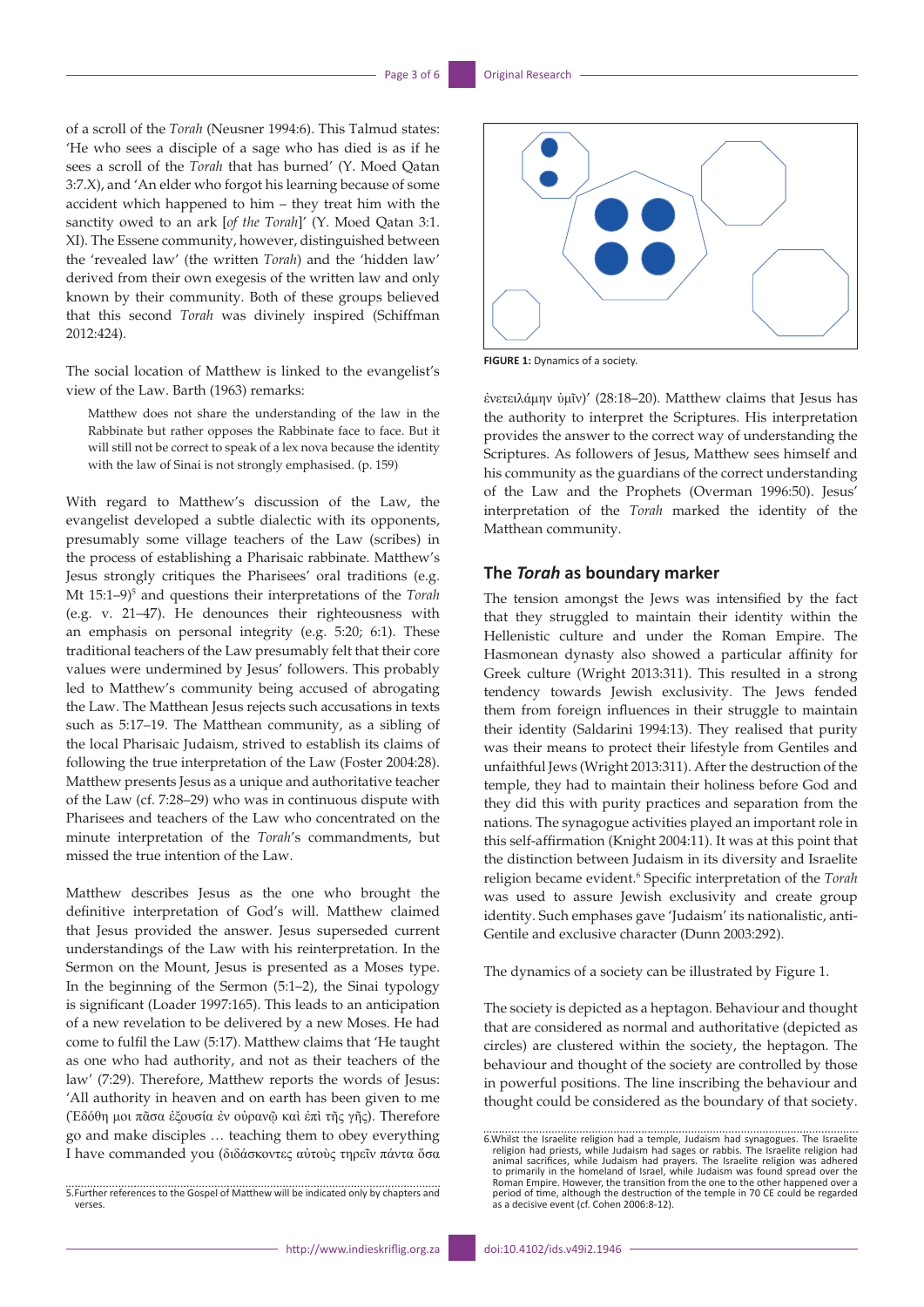**TABLE 1:** Prominent passages.

| Laws                     | Gospel                |
|--------------------------|-----------------------|
| Identity marker          | Matthean reference    |
| Sabbath                  | $12.1 - 14$           |
| (Circumcision) / baptism | 28:19                 |
| Dietary laws             | 15:1-20 and (9:10-13) |
| Purity                   | $8:1-4$ ; 9:18-26,    |

Other social groups (depicted as octagons of differing sizes) are dispersed around the society, each with their own patterns of behaviour and thought. These groups may be related to the society or parts of it and can stand closer or further from the society.

Laws regarding the Sabbath, circumcision, diet and purity were foremost to form the behaviour and thought of the Jewish society (cf. Wright 2013:310). Observance of these laws was considered as normal and formed the identity markers of the society. Jewish religious leaders defended and enforced these identity markers, which resulted in boundary markers between Jews and Gentiles.

In Matthew's Gospel these laws or identity markers are recognisable, indicating their closeness to the Jewish society. However, it seems that the Matthean community challenged the way the rabbinic movement in their society interpreted these laws. They based their understanding on the teaching and activity of Jesus. The following table indicates most prominent passages where the first Gospel refers to or implies such laws (see Table 1).

### **Sabbath**

The observance of the Sabbath was the clearest marker of identity in the Jewish community (Wright 2013:315–318). According to biblical evidence, it was a well-established feast by the early Second Temple Period (cf. Is 56:2; Neh 13:15–22). It was regarded as a sign of the covenant (Ex 31:14–17) with mention of its origins in the creation narrative (Gn 2:2–3). Even the Elephantine papyri records document concern for the Sabbath amongst the Jews in Egypt during the 5th century BCE. Nevertheless, the way the Jews observed the Sabbath varies, as questions were raised about what was permitted on the Sabbath. Practices varied concerning issues like marital sex, saving human and animal lives, conducting warfare, fasting and travelling. The Sabbath controversies in 12:1–14 signify a reinterpretation of the Sabbath Law by the Matthean community, serving as an identity marker of this community. Matthew's Jesus does not reject the Sabbath as such, but the Matthean Pharisees' *halakah* on the Sabbath.

## **Circumcision**

Circumcision is another important Jewish identity marker.7 Circumcision had its roots in Genesis 17 and was demanded

<http://www.indieskriflig.org.za> doi:10.4102/ids.v49i2.1946

for a male to be part of the covenant community. By performing this ritual with one's son, an individual passed the privileges and ethical responsibilities over to the next generation. Additionally, individuals who were not biologically related to Abraham could also be assimilated into the nation by way of circumcision (Wright 2013:311–314). Antiochus IV Epiphanes outlawed circumcision along with other identifiable Jewish customs. This resulted in the Maccabean revolt in die mid-second century BC (1 Macc 1:44–49, 60–63). The faithful in Palestine condemned the Jews who rejected circumcision (1 Macc 1:13–15; Josephus *Ant.* 12.241). When the Maccabeans defeated Seluecides and the Hasmonean Kingdom was established in Palestine, a ruling was imposed that all Jews had to be circumcised (1 Macc 2:46; Josephus *Ant.* 12.278; 13.257–258, 318–319). This illustrates how important circumcision was regarded in Second Temple Judaism. The importance of this ritual is also reflected in the Dead Sea Scrolls. According to 1 QH 14.20 the uncircumcised may not walk on God's holy path and 4Q458 declares that the uncircumcised will be destroyed in the last days. In Matthew a shift can be recognised. Matthew does not mention circumcision at all. One could argue (e.g. Saldarini 1994:157) that the reason why Matthew did mention circumcision suggests that he accepted the importance of circumcision. This, however, is unlikely. Other than in Luke (Lk 2:21), Matthew does not mention Jesus' circumcision. New gentile believers were not required to be circumcised, but to be baptised (28:19). They were not regarded as 'God-fearers' as the uncircumcised, but as full members of the community. It seems that baptism replaced circumcision to allow both males and females into their community.

#### **Dietary laws**

From the quantity of biblical texts devoted to food laws (e.g. Lv 11:1–47; Dt 14:2–20), it is clear that the Israelite diet was extremely important and formed another identity marker. Food laws were not simply related to dietary health, but also to covenantal purity. Although some Jews in the Greco-Roman period discarded some dietary laws in an effort to adapt to the surrounding cultures, Philo (*Migr*. 89–93) confirms that the general population remained diligent in keeping the food laws. In 15:1–20 Jesus states that what enters a person's mouth does not defile him or her, but what comes out of the mouth, signifying a reinterpretation of food laws.

In the Jewish society, eating with others was also strictly regulated. Sharing meals was a way of binding the community together by confirming identity. Eating with Gentiles were forbidden, although some Jews found it acceptable if a Jew hosted the dinner or brought his own food to the Gentile's house (Jdt 12:1–4, 19; Add Esth. 14:17; Josephus *Life* 14; Rm 14:1–2). Gentiles found the Jewish adherence to food laws anti-social and reclusive. Philostratus (*Vit. Apol.* 33) describes how the Jews set up walls between themselves and the Gentiles with their food laws. 3 Maccabees 3:4 states: 'they [*the Jews*] kept their separateness with respect to foods. For this reason they appeared hateful to some'. Matthew reveals

<sup>7.</sup> The practice of circumcision, however, was not unique to the Israelites. According to Jeremiah 9:25-26 other Semitic groups such as the Edomites, Ammonites and Moabites were also practicing circumcision, but the Philist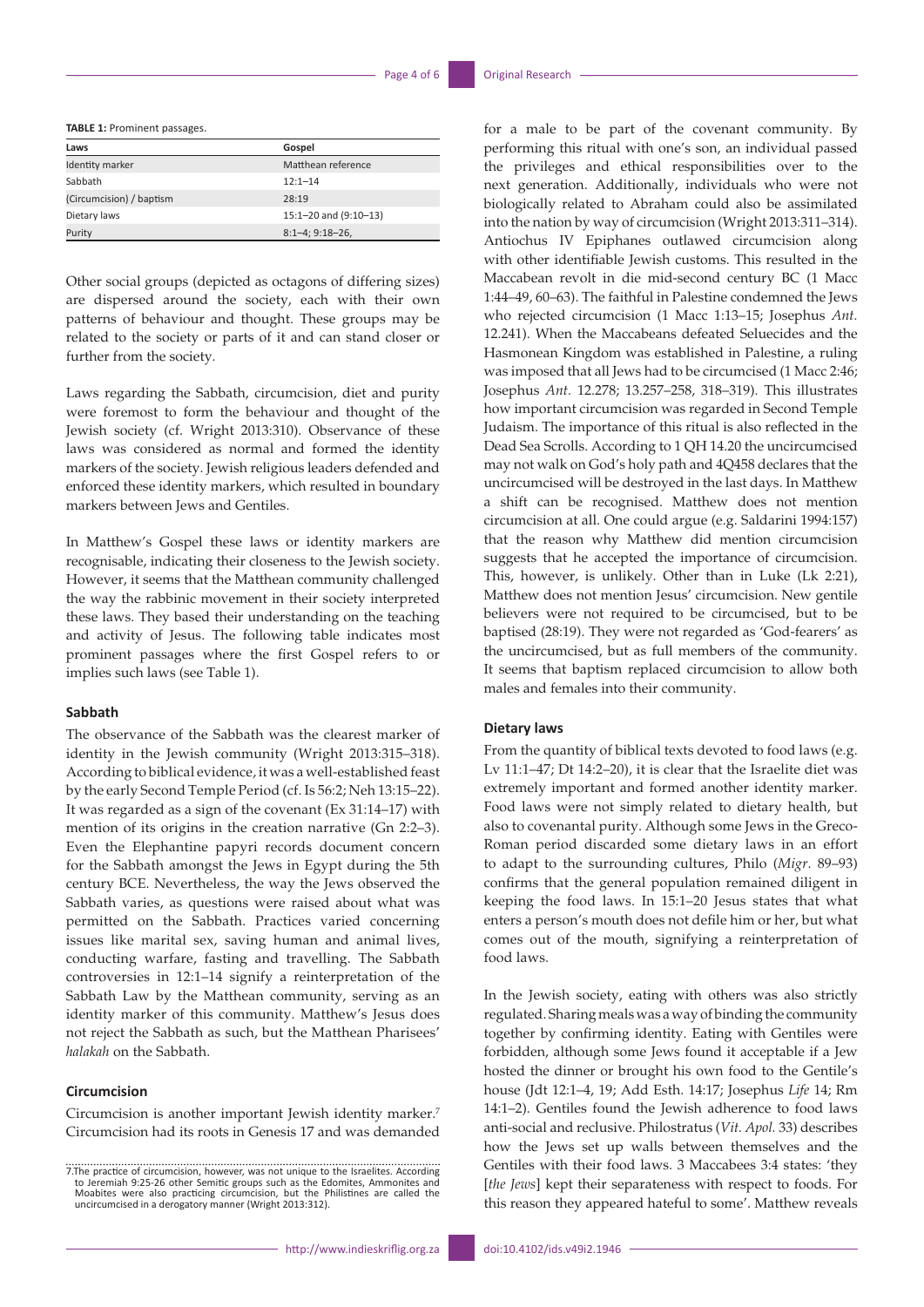a different attitude. In 9:9–13 the Pharisees blame Jesus for eating with tax collectors and sinners, but Jesus justifies himself with the words 'It is not the healthy who need a doctor, but the sick' and 'go and learn what this means: "I desire mercy, not sacrifice." For I have not come to call the righteous, but sinners.' This story in Matthew signifies a reinterpretation of the custom of table sharing.

### **Purity**

Purity can be regarded as the fourth Jewish identity marker (Wright 2013:318–321). Jews developed distinct strategies to define, achieve and maintain purity as described in Leviticus, Deuteronomy and Ezekiel. Nevertheless, purity laws varied amongst Jewish groups in the Second Temple Period. A strict degree of purity was imposed in the Essene community as they maintained a lifestyle similar to the priesthood of the Zadokite temple. The Essene community regarded themselves as the temple. To form part of the community one had to maintain purity by adhering to the priestly code. They treated their meals as holy food eaten outside the temple by the priests; they abstained from wine, because it was prohibited to drink wine in the temple; and they avoided sexual intercourse due to the impurity caused by semen (CD 12.1). The first Gospel reflects issues regarding purity. Jesus touches a leper (8:3); a woman with blood flow touches him (8:20); Jesus enters the room of a dead girl and takes her by the hand (8:25), and yet, no mention is made of Jesus undergoing purification rites afterwards. The Pharisees and scribes charge Jesus as his disciples do not wash their hands before eating (15:2), but Jesus counter-charges the Pharisees by saying that they break the command for the sake of their tradition (v. 3) and asserts that eating with unwashed hands do not defile a person (v. 20). Jesus assures his followers that those who are pure at heart will see God (5:7–8). From these accounts it seems that Matthew's Jesus also reinterprets purity regulations for his followers.

From this overview of these four identity markers and references to them in the first Gospel, it seems that Matthew's Jesus reinterpreted these markers. It seems that the Matthean community was still closely related to the Jewish society, although their deviance is apparent. Whilst the identity markers normally served to separate Jews from Gentiles, the different interpretation of these laws resulted in a separation between the Matthean group and the rest of the Jewish society. The character of the boundary marker between insiders and outsiders changed. The Matthean community differentiated them from the Pharisaic-rabbinic movement they encountered.

The changes, introduced by the Matthean community into their interpretation of the identity markers, are typical of deviant groups (Saldarini 1994:111). Matthew narrates the story of Jesus and his disciples to defend and establish the respectability of their 'deviant' behaviour. The Gospel challenges the conventional standards and delegitimises the religious leaders who control the definitions of what is considered to be normal and deviant.

This shift in identity of the Matthean community can also be recognised in their acceptance of Gentiles into their midst.<sup>8</sup> In contrast to the exclusivity between Jews and Gentiles, the first Gospel reveals an open door to Gentiles. The Gospel concludes with the responsibility of the community to spread the teaching of Jesus to all nations.<sup>9</sup>

In the verses, directly before discussing Jesus' teaching on the *Torah*, Matthew reports the words of Jesus: 'You are the salt of the earth … you are the light of the world …' (5:13– 16). It appears that Matthew drew a direct link between the interpretation of the *Torah* and the faithful people's responsibility to witness to the world. The Matthean community's decision to carry the proclamation of Jesus to the Gentiles must have created much tension with the synagogue, which used the *Torah* as means to maintain Jewish exclusivity (Repschinski 2000:27). Luz (1990:84) proposes that Matthew elected himself as advocate to defend his community's decision for the gentile mission. An alternative interpretation of the *Torah* is proposed to combat Judaist exclusivism. In light of the Great Commission (28:20), the basic entrance requirement to the Matthean community was belief in Jesus and acceptance of his teaching with the accompanying baptism (Saldarini 1994:79). The traditional Jewish boundary markers, Sabbath observance, circumcision, food laws and purity are not mentioned in this context.

# **Conclusion**

By reading the Gospel of Matthew one can somehow picture the community in which the gospel was created and for whom it was intended. As this picture is a construct mainly based on the internal witness of the first Gospel that is intended as an internal document to its own community, opponents are presented from a specific perspective.

It seems that the crisis of 70 CE led to a reconsideration of the correct interpretation of the *Torah*. The *Torah* formed an important issue in the variety of Jewish movements. Rivalling deviant factions frequently defended their position based on their group's form of adherence to the *Torah*, whilst denouncing their opponents at the same time. Whilst Judaism constructed new societies in the synagogues based on their *Torah* interpretation, the Matthean community was structured as a church and based their *Torah* observance on what Jesus had taught them. The Sabbath observance, circumcision, dietary and purity laws functioned as identity markers to separate Jews from Gentiles. Matthew's Jesus reinterprets these cultic practices to set alternative boundaries. Whilst Judaism(s) started to use the *Tora*h as means to fend themselves off from foreign influences, the Matthean community propagated gentile mission. This

<sup>8.</sup>The opposition of the synagogue could have been a contributing factor in the community's outreach to Gentiles (Brown 1997:215. Although it seems that gentile mission rejected in 10:5-6 and 15:24, Jesus in his farewell words commands mission to the Gentiles (28:19).

<sup>9.</sup> It has often been suggested that Matthew's Gospel was written in Antioch, though<br>conclusive evidence is lacking. According to Acts this was the city in which the<br>followers of Jesus were first called 'Christians' (Ac 11: minded, as it was this community who sent Paul and Barnabas out on their first missionary journey (Ac 13).